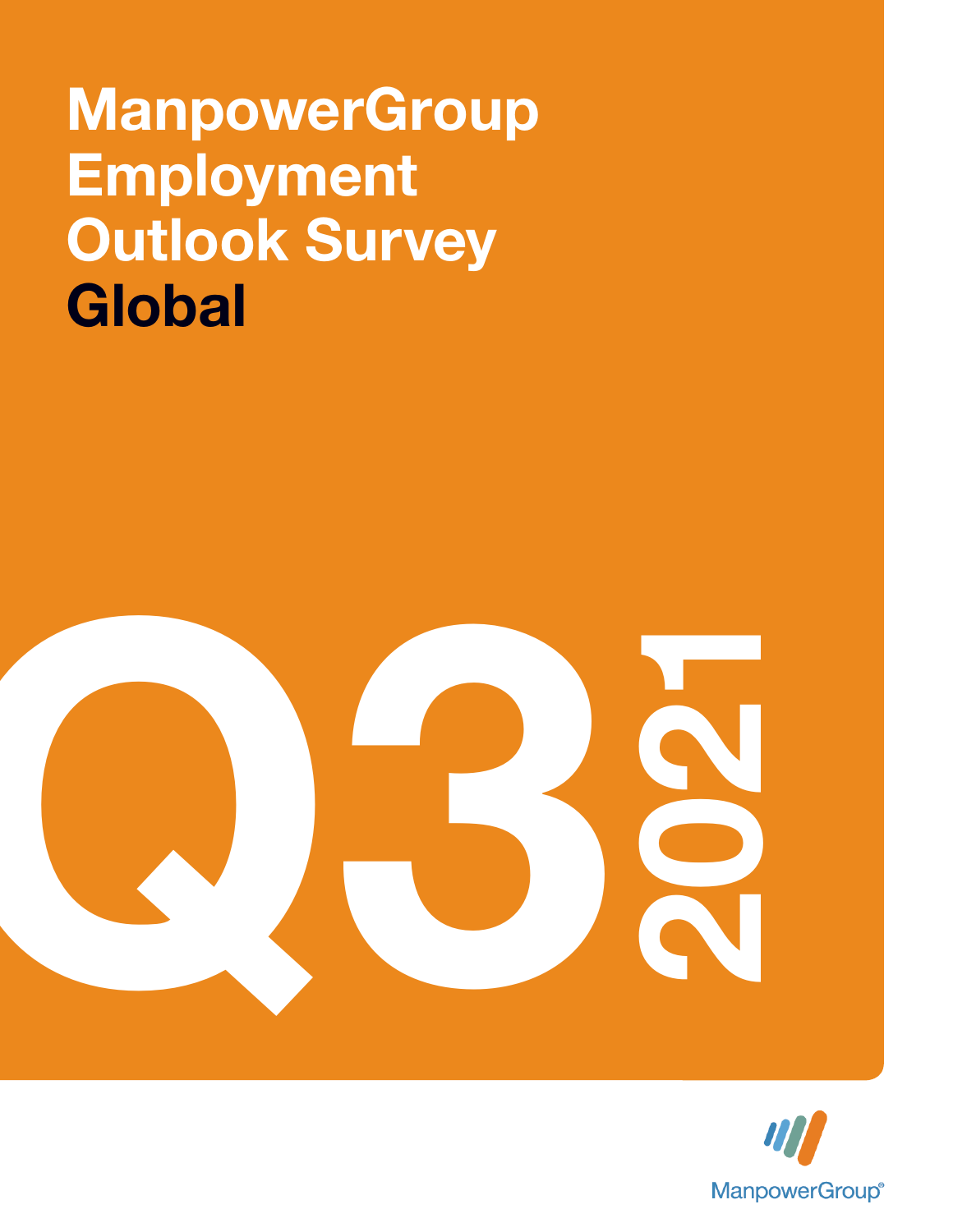ManpowerGroup interviewed over 45,000 employers in 43 countries and territories on hiring prospects in the third quarter of 2021.

All participants were asked, "How do you anticipate total employment at your location to change in the three months to the end of September 2021 as compared to the current quarter?"

(Additional details on page 1)

### **Contents**

| About ManpowerGroup <sup>®</sup>         | 18 |
|------------------------------------------|----|
| <b>About the Survey</b>                  | 18 |
| International Comparisons - EMEA         | 10 |
| International Comparisons - Asia Pacific | 7  |
| International Comparisons - Americas     | 3  |
| <b>Global Employment Outlook</b>         |    |

Employment TO C Outlook Bdlo<br>Globa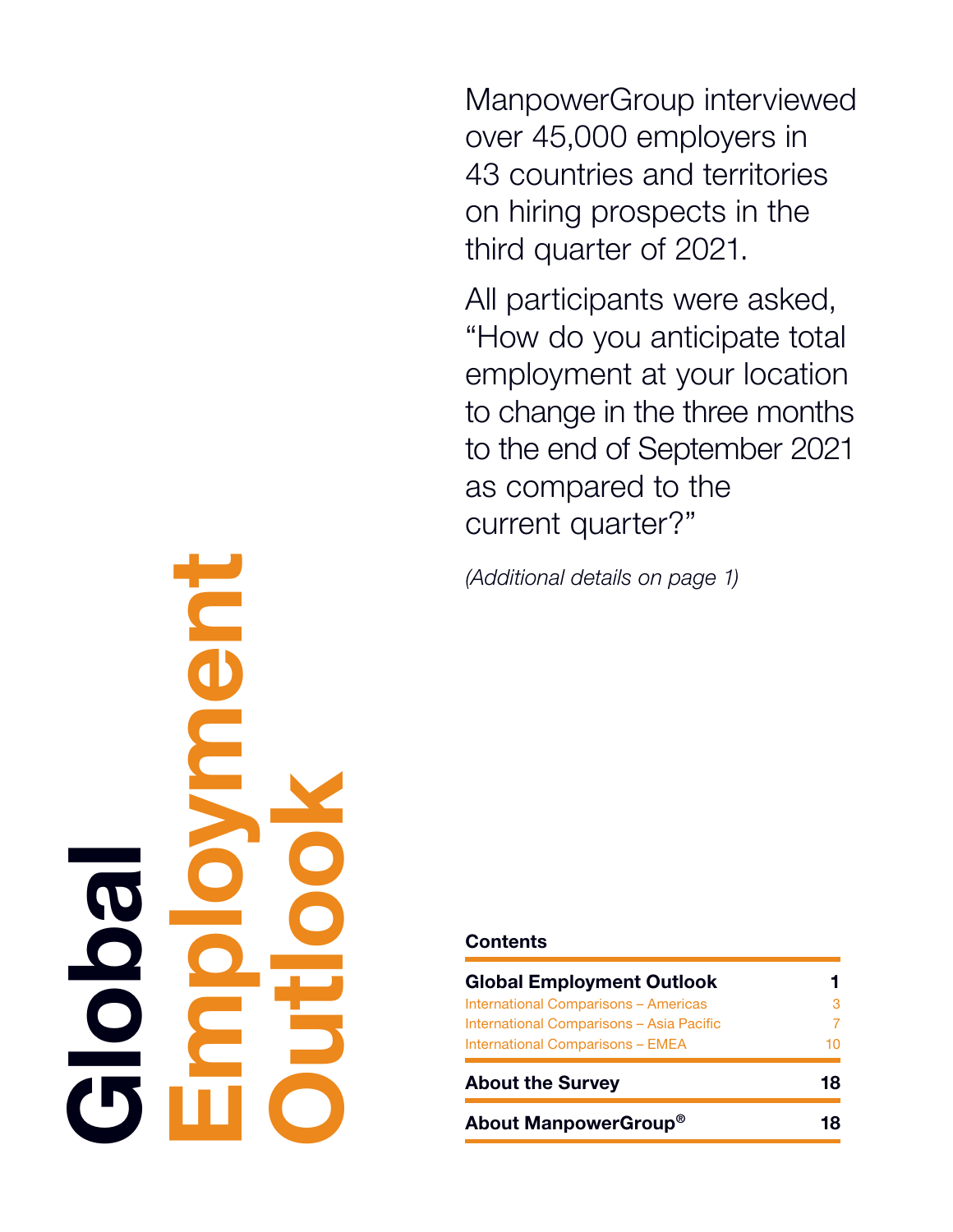## Global Employment Outlook

ManpowerGroup interviewed over 45,000 employers in 43 countries and territories on hiring prospects\* in the third quarter of 2021. All participants were asked, "How do you anticipate total employment at your location to change in the three months to the end of September 2021 as compared to the current quarter?"Interviewing was carried out during the exceptional circumstances of the COVID-19 outbreak. The survey findings for the third quarter of 2021 reflect the impact of the global health emergency, and the ongoing economic restrictions in many countries.

Employers anticipate payroll gains in 42 of the 43 countries and territories surveyed by ManpowerGroup for the July to September period, while flat hiring activity is expected in one.

In a comparison with the second quarter of 2021, employers report stronger hiring plans in 31 of the 43 countries and territories, while Outlooks weaken in eight, with no change reported in four. When compared with this time one year ago – when COVID-19 first had an impact on hiring sentiment – employers in 42 of the 43 countries and territories report improved hiring prospects, with no change in one. In the coming quarter, the strongest labor markets are forecast in the U.S., Taiwan, Australia, Greece, Ireland and Singapore, while the weakest hiring intentions are reported in Hong Kong, Argentina, Panama and South Africa.

Employers in all 26 Europe, Middle East & Africa (EMEA) region countries expect to add to payrolls during the upcoming quarter. When compared with the prior quarter, Outlooks strengthen in 22 EMEA countries, while weakening in two. In a comparison with the same period last year, hiring plans strengthen in all 26 EMEA countries. The strongest hiring activity is expected in Greece, Ireland, and Croatia, while employers in South Africa, the Czech Republic and Spain forecast the weakest hiring pace.

Workforce gains are anticipated in six of the seven Asia Pacific countries and territories during the July to September period, while flat hiring prospects are reported in the seventh – Hong Kong. In a comparison with the previous quarter, Outlooks improve in three countries and territories, but also weaken in three. Hiring sentiment strengthens in six Asia Pacific countries and territories when compared with this time one year ago, while remaining unchanged in one. The strongest hiring plans for the next three months are reported in Taiwan and Australia, while the weakest labor market is expected in Hong Kong.

In the Americas region, employers in all 10 countries surveyed expect to grow payrolls during the third quarter of 2021. Hiring intentions strengthen in six Americas countries when compared with the previous quarter, but weaken in three. In a comparison with last year at this time, employers report stronger hiring prospects in all 10 countries. The strongest hiring pace is anticipated in the U.S., while cautiously optimistic hiring plans are reported in Costa Rica, Guatemala and Mexico. The weakest labor markets are anticipated in Argentina and Panama.

Full survey results for each of the 43 countries and territories included in this quarter's survey, plus regional and global comparisons, can be found at

### www.manpowergroup.com/meos

The next ManpowerGroup Employment Outlook Survey will be released on 14 September 2021 and will detail expected labor market activity for the fourth quarter of 2021.

<sup>\*</sup> Commentary is based on seasonally adjusted data where available. Data is not seasonally adjusted for Croatia.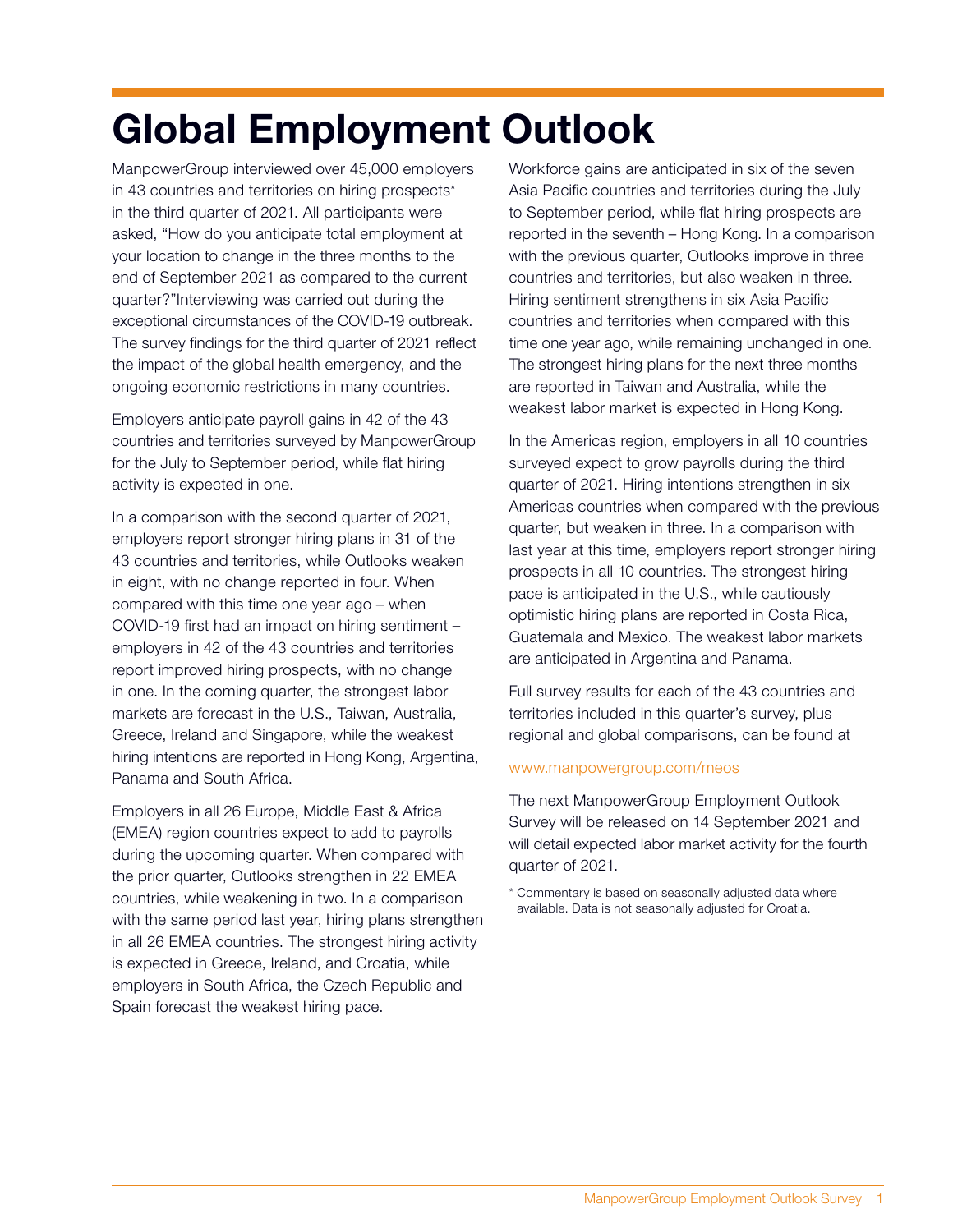|                      | Quarter 3 2021 | <b>Qtr on Qtr Change</b><br>Q2 2021 to Q3 2021 | <b>Yr on Yr Change</b><br>Q3 2020 to Q3 2021 |
|----------------------|----------------|------------------------------------------------|----------------------------------------------|
|                      | $\%$           |                                                |                                              |
| <b>Americas</b>      |                |                                                |                                              |
| Argentina            | $-1(1)^1$      | $-5(-1)^{1}$                                   | $8(8)^1$                                     |
| <b>Brazil</b>        | $7(7)^1$       | $-6(-2)^1$                                     | $21 (21)^1$                                  |
| Canada               | $13(8)^1$      | $2(0)^1$                                       | $18(18)^1$                                   |
| Colombia             | $6(5)^1$       | $0(-1)^1$                                      | $24(24)^1$                                   |
| Costa Rica           | $8(9)^1$       | $2(5)^{1}$                                     | $31(31)^1$                                   |
| Guatemala            | $9(9)^1$       | $2(2)^{1}$                                     | $22(21)^1$                                   |
| Mexico               | $10(9)^1$      | $2(2)^{1}$                                     | $19(19)^1$                                   |
| Panama               | $0(1)^{1}$     | $7(9)^1$                                       | $12(12)^1$                                   |
| Peru                 | $2(2)^{1}$     | $2(3)^{1}$                                     | $21 (20)^1$                                  |
| <b>United States</b> | $29(25)^1$     | $10(7)^1$                                      | $23(22)^1$                                   |
|                      |                |                                                |                                              |
| <b>Asia Pacific</b>  |                |                                                |                                              |
| Australia            | $16(17)^1$     | $O(0)^1$                                       | $30(30)^1$                                   |
| China                | $16(13)^1$     | $11(7)^1$                                      | $13(10)^1$                                   |
| Hong Kong            | $1 (0)^1$      | $3(1)^1$                                       | $1(0)^1$                                     |
| India                | $5(7)^1$       | $-5(-2)^{1}$                                   | $2(2)^1$                                     |
| Japan                | 11 $(10)^1$    | 4 $(5)^{1}$                                    | $2(1)^1$                                     |
| Singapore            | $16(15)^1$     | $-1 (-1)^1$                                    | $43(43)^1$                                   |
| Taiwan               | $27(24)^1$     | $2(-1)^{1}$                                    | $20(20)^1$                                   |
|                      |                |                                                |                                              |
| $EMEA^{\dagger}$     |                |                                                |                                              |
| Austria              | $14(10)^1$     | $7(6)^1$                                       | $14(14)^1$                                   |
| Belgium              | $14(13)^1$     | $5(4)^1$                                       | $19(19)^1$                                   |
| Bulgaria             | $18(13)^1$     | $15(11)^1$                                     | $24(23)^{1}$                                 |
| Croatia              | 14             | 2                                              | 12                                           |

| Deigian            | 14 (10)    | ∪ (+)          | 10(10)               |
|--------------------|------------|----------------|----------------------|
| Bulgaria           | $18(13)^1$ | $15(11)^1$     | $24(23)^{1}$         |
| Croatia            | 14         | $\overline{2}$ | 12                   |
| Czech Republic     | $7(4)^1$   | $-1$ $(-3)^1$  | $11(11)^1$           |
| Finland            | $13(6)^1$  | $7(4)^1$       | $13(13)^1$           |
| France             | $12(9)^1$  | $4(2)^{1}$     | $20(20)^1$           |
| Germany            | $12(11)^1$ | $7(8)^1$       | $10(10)^1$           |
| Greece             | $22(15)^1$ | $7(6)^1$       | $24(23)^{1}$         |
| Hungary            | $8(8)^1$   | $3(6)^1$       | $13(14)^1$           |
| Ireland            | $18(15)^1$ | $15(15)^1$     | $27(27)^1$           |
| <b>Israel</b>      | $15(11)^1$ | $6(3)^1$       | $22(22)^1$           |
| Italy              | $9(7)^1$   | $6(8)^1$       | $12(11)^1$           |
| <b>Netherlands</b> | $10(9)^1$  | $5(6)^1$       | $13(13)^1$           |
| Norway             | $15(11)^1$ | $9(5)^1$       | 19 (19) <sup>1</sup> |
| Poland             | $9(7)^1$   | $2(1)^1$       | $14(14)^1$           |
| Portugal           | $8(5)^1$   | $9(6)^1$       | $17(17)^1$           |
| Romania            | $19(12)^1$ | $1(0)^1$       | $26(26)^1$           |
| Slovakia           | 11 $(7)^1$ | $5(2)^1$       | $23(23)^1$           |
| Slovenia           | $13(9)^1$  | $3(0)^1$       | $20(19)^1$           |
| South Africa       | $0(1)^1$   | $4(6)^1$       | 19 (19) <sup>1</sup> |
| Spain              | $7(4)^1$   | $6(4)^1$       | $17(16)^1$           |
| Sweden             | $17(11)^1$ | $6(3)^1$       | $23(23)^1$           |
| Switzerland        | $10(8)^1$  | $5(5)^1$       | $17(17)^1$           |
| Turkey             | 11 $(7)^1$ | $-5(-4)^1$     | $9(9)^1$             |
| <b>UK</b>          | $8(8)^1$   | $13(13)^1$     | $20(20)^1$           |



†EMEA – Europe, Middle East and Africa.

\* Indicates unadjusted data.

1. Number in parentheses is the Net Employment Outlook when adjusted to remove the impact of seasonal variations in hiring activity. Please note that this data is not available for all countries as a minimum of 17 quarters worth of data is required.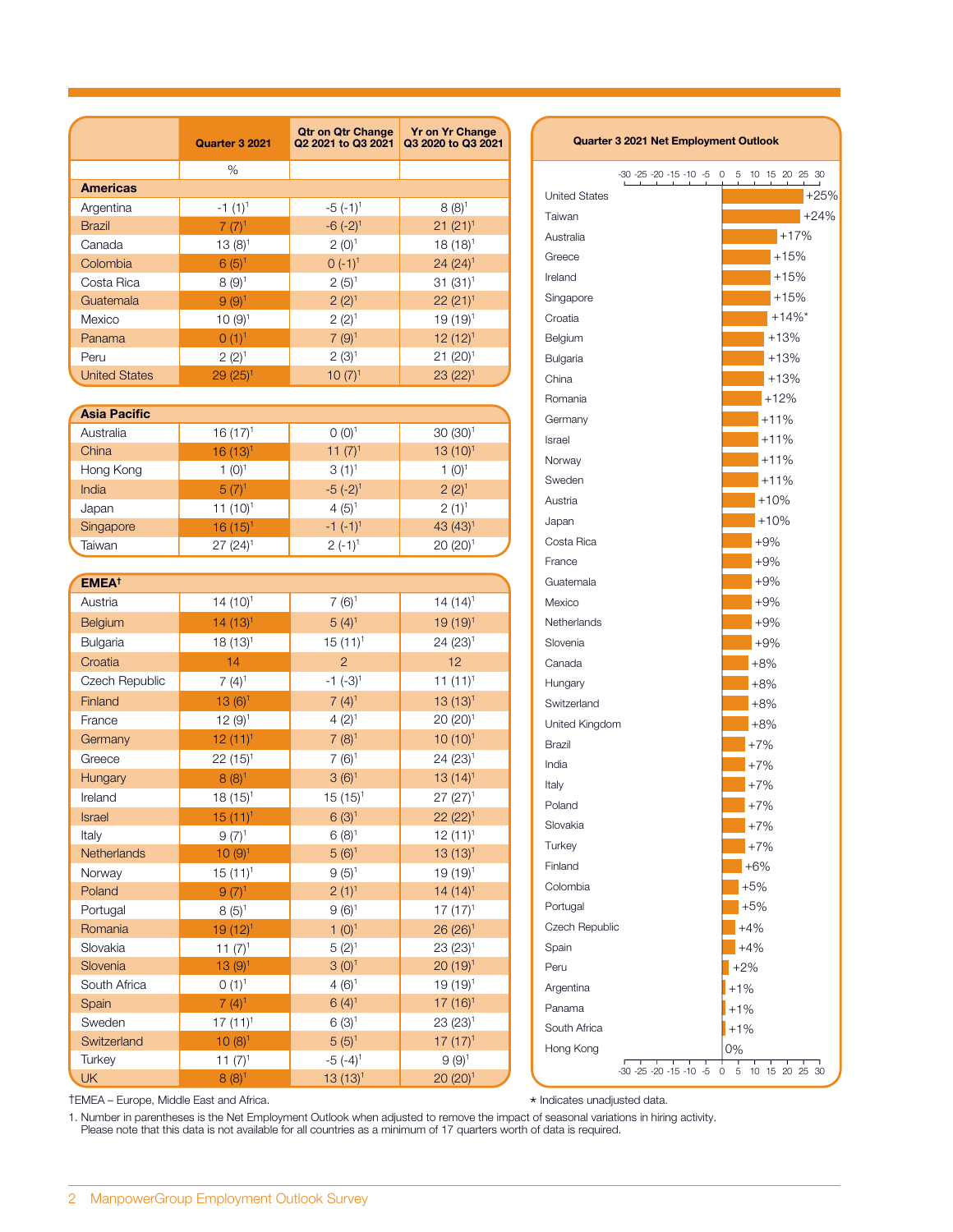## International Comparisons – Americas

ManpowerGroup interviewed more than 17,000 employers in 10 countries across North, Central and South America about hiring prospects for the third quarter of 2021. In all 10 countries, employers expect workforce gains during the upcoming quarter.

The labor market in the U.S. is expected to be the strongest of all 43 countries in the ManpowerGroup Employment Outlook Survey over the next three months. U.S. employers report their strongest hiring intentions in 21 years, with solid workforce growth anticipated in all four regions. Workforce gains are expected in all 12 industry sectors, most notably in the Leisure & Hospitality and Education & Health Services sectors, with their strongest Outlooks since they were first analyzed in 2009, and in the Wholesale & Retail Trade sector, where the Outlook matches the strongest since the survey started in 1982.

Canada's employers expect the fair hiring climate to continue in the third quarter of 2021, reporting no change over the previous quarter. With payrolls expected to grow in all 10 industry sectors, the strongest third quarter hiring activity is forecast for the Public Administration and Durable Goods Manufacturing sectors.

Employers report encouraging signs for job seekers in Mexico during the July to September period, with a slight uptick in hiring prospects when compared with the prior quarter. Employers in all seven Mexican industry sectors expect to grow payrolls, including the Manufacturing sector where the Outlook is the strongest reported in two years.

In Central America, hiring sentiment among Costa Rican employers has recovered following the pandemic, and now stands at a three-year high, driven in part by strengthening labor markets in the

Transport & Communication and Manufacturing sectors. Panamanian employers report their first positive hiring intentions since the final quarter of 2019, in part fueled by the strongest Services sector Outlook in three years. Employers in Guatemala report cautiously optimistic hiring plans for the July to September period, with the strongest Outlook in more than three years forecast for the Manufacturing sector.

The strongest labor market in South America is anticipated in Brazil, although hiring plans for the country remain modest. Reflecting the impact of the ongoing COVID-19 pandemic, employers in the Manufacturing, Construction, Services and Wholesale & Retail sectors all report weaker hiring prospects when compared with the prior quarter.

Hiring sentiment in Argentina remains cautious for the third quarter of 2021, with employers anticipating limited job gains. Employers in the Services and Finance, Insurance & Real Estate sectors expect to trim payrolls, but hiring plans are more positive for the Agriculture & Fishing sector, where the Outlook is the strongest in four years.

Colombian employers expect the mild hiring pace to continue in the forthcoming quarter, reporting a relatively stable Outlook. While hiring in the Manufacturing sector continues to be soft, Mining sector employers report their strongest hiring plans in two years and forecasts strengthen for the Agriculture & Fishing and Wholesale & Retail Trade sectors.

In Peru, employers report limited hiring activity for the next three months, with the Construction sector Outlook remaining weak for a second consecutive quarter. However, employers in the Mining sector report considerably improved hiring prospects.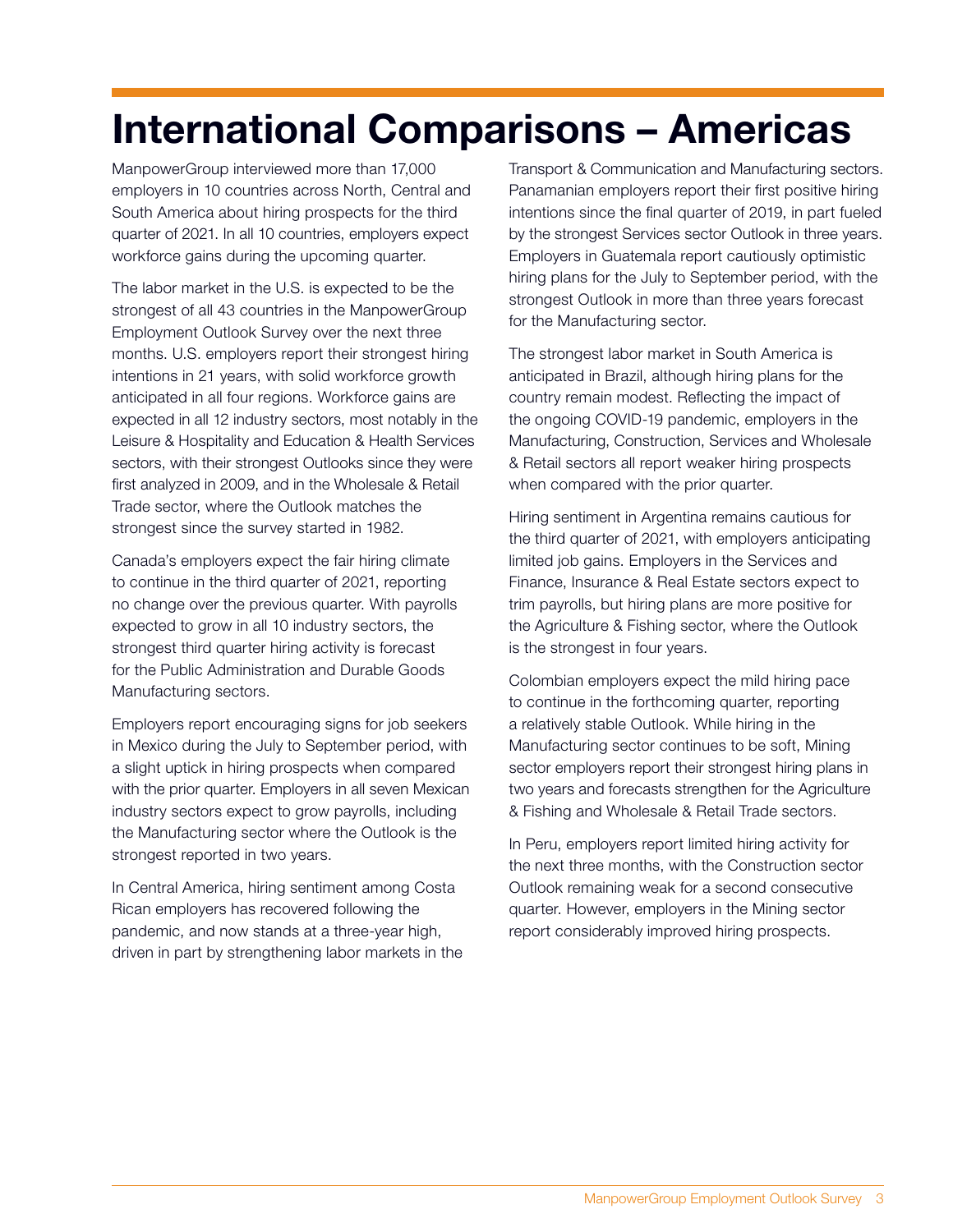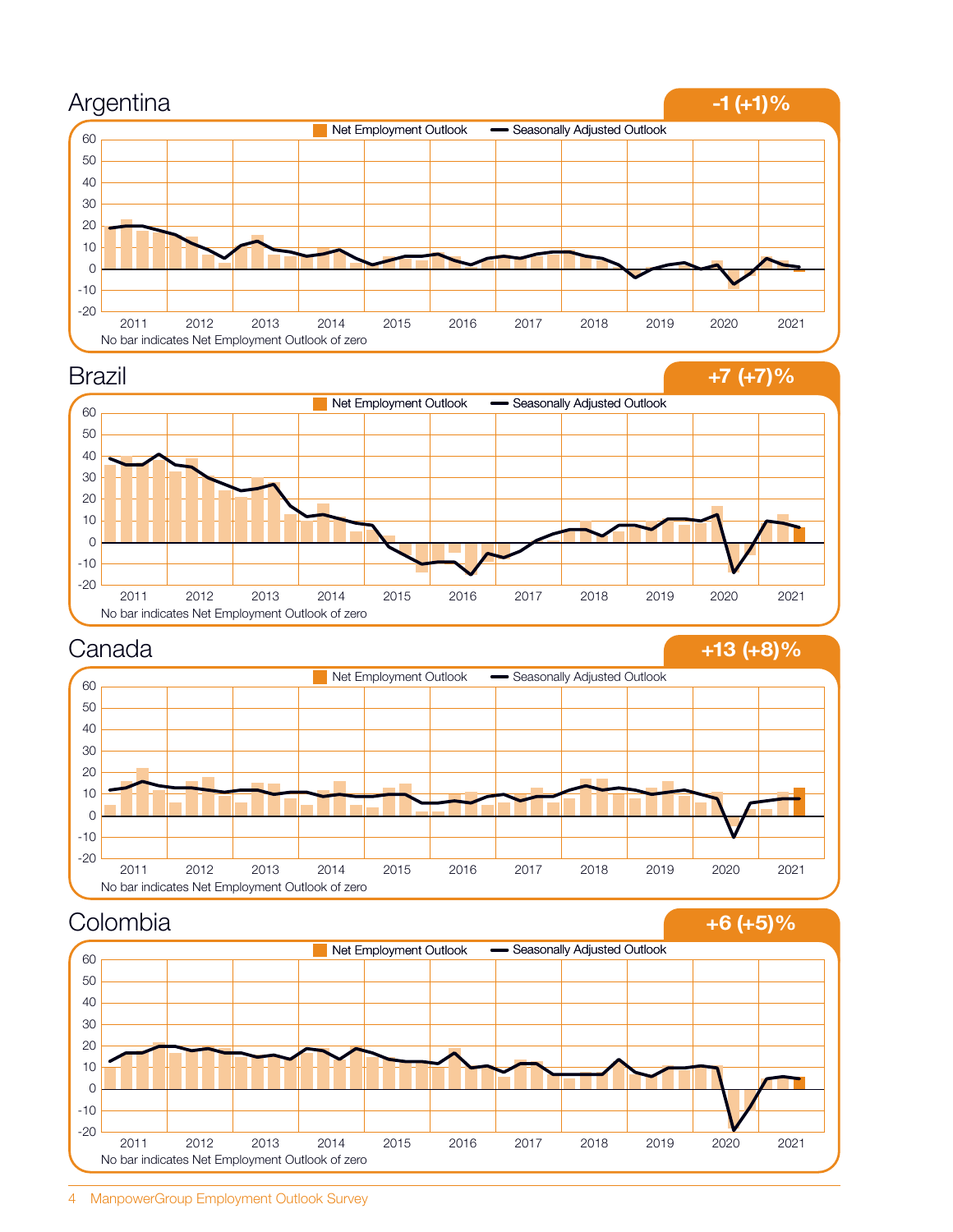





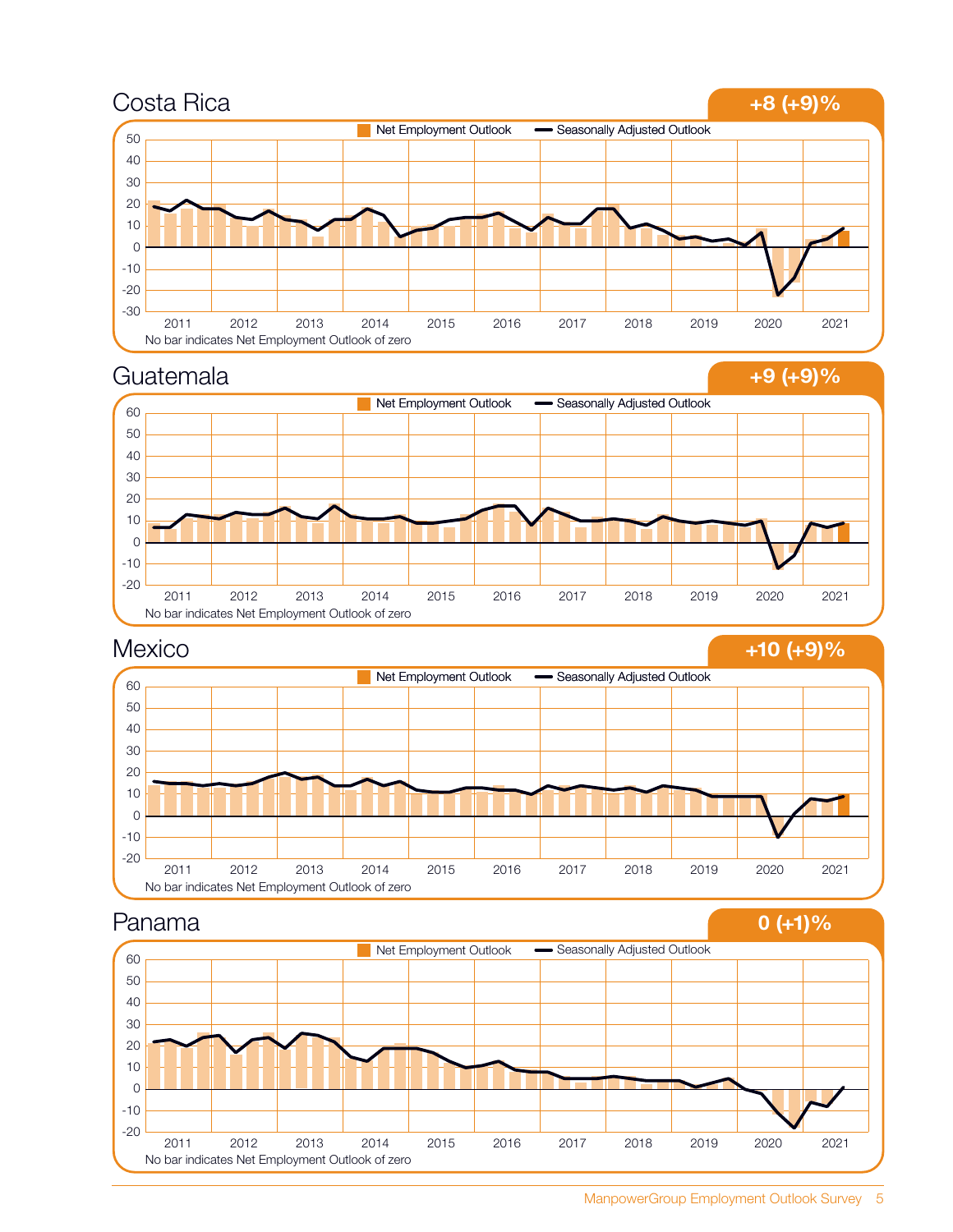

2011 2013 2014 2015 2016 2017 2018 2019 2020 2021 2012

No bar indicates Net Employment Outlook of zero

-20 -10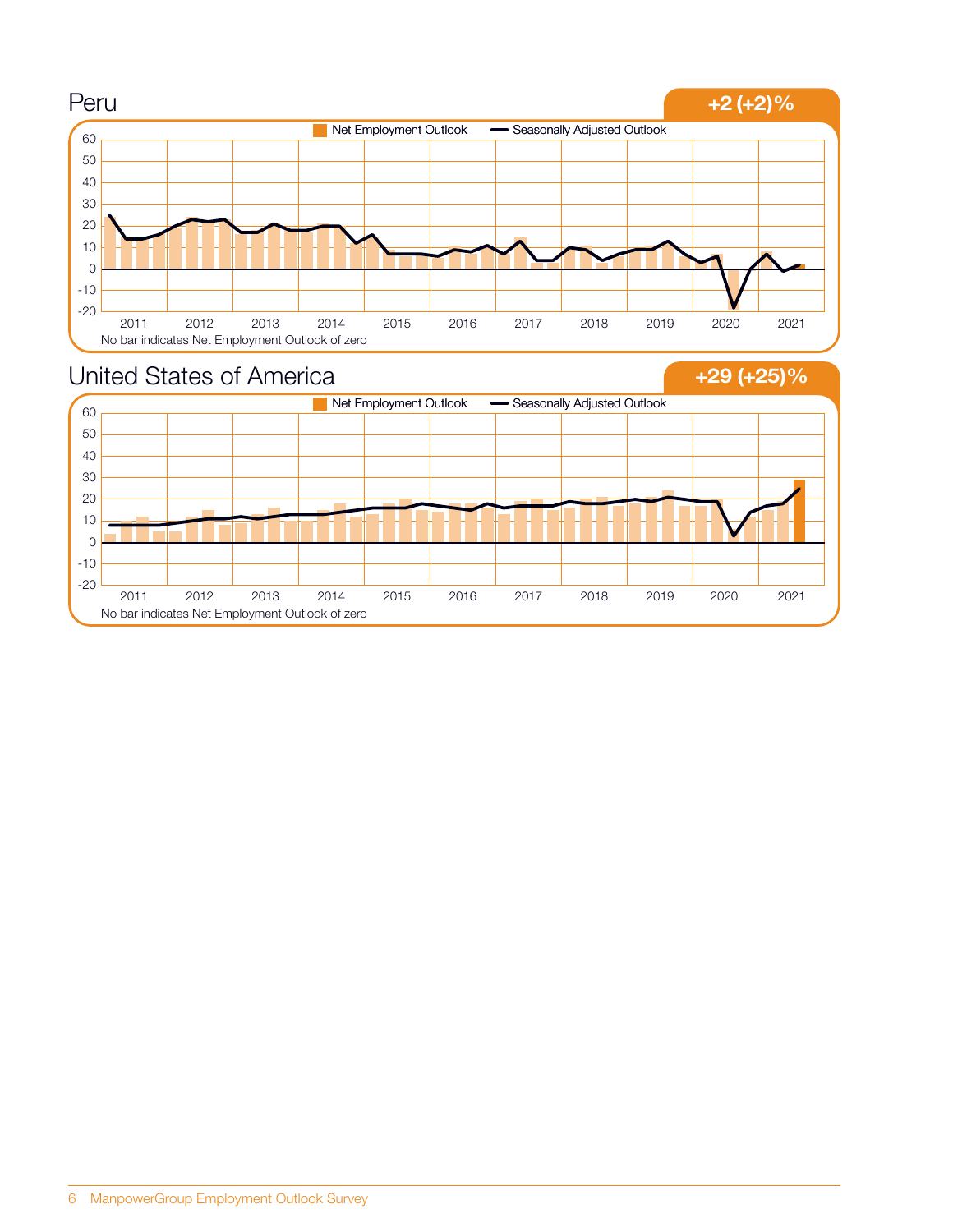## International Comparisons – Asia Pacific

More than 10,000 employers in the seven Asia Pacific countries and territories took part in the ManpowerGroup survey on hiring prospects for the July to September time frame. Employers in six of the seven countries and territories expect to add to payrolls during the next three months, while a flat labor market is expected in one.

The Chinese labor market is forecast to make a strong recovery from the impact of the pandemic during the coming quarter, with employers reporting the strongest hiring intentions in six years. Workforce gains are expected in all six Chinese industry sectors, with the strongest hiring sentiment reported in the Finance, Insurance & Real Estate, Services, Manufacturing and the Wholesale & Retail Trade sectors – Outlooks for these four sectors are also the strongest reported in at least six years.

For the fourth consecutive quarter, the strongest hiring climate in the Asia Pacific region is expected in Taiwan, fueled in part by bright hiring plans for the Mining & Construction sector and a brisk hiring pace in the Manufacturing sector, where the Outlook for the coming quarter is the strongest in six years.

However, Hong Kong employers expect the subdued labor market to continue during the next three months, forecasting flat hiring activity overall, although limited payroll growth is expected in the Finance, Insurance & Real Estate and Services sectors.

In India, employers expect a modest increase in payrolls during the upcoming quarter, although hiring sentiment is slightly weaker when compared with the prior quarter, reflecting the ongoing impact of COVID-19 in the country. While the Manufacturing sector labor market continues to be relatively stable, the Services sector is slightly weaker when compared to the prior quarter and the Outlook in the Finance, Insurance & Real Estate sector is the weakest since the survey began in 2005.

The upbeat hiring pace in Australia is expected to continue during the July to September period. The strongest hiring prospects in 10 years are reported by employers in the Finance, Insurance & Real Estate sector while the Services sector forecast improves sharply year-over-year. Elsewhere, the Mining & Construction sector is the strongest in more than two years following four consecutive quarters of improvement.

Steady payroll growth is anticipated in Singapore for a third consecutive quarter, driven in part by an active labor market in the Finance, Insurance & Real Estate sector where employers report the strongest Outlook in more than six years and a steep increase year-over-year in the Services sector, while the Manufacturing sector forecast is the strongest in nine years.

Job seekers in Japan can expect a fair hiring pace in the next three months, according to employers who report a moderate increase in hiring prospects when compared with the previous quarter. Hiring sentiment strengthens in all seven Japanese industry sectors when compared with three months ago, most notably in the Manufacturing, Wholesale & Retail Trade and Services sectors.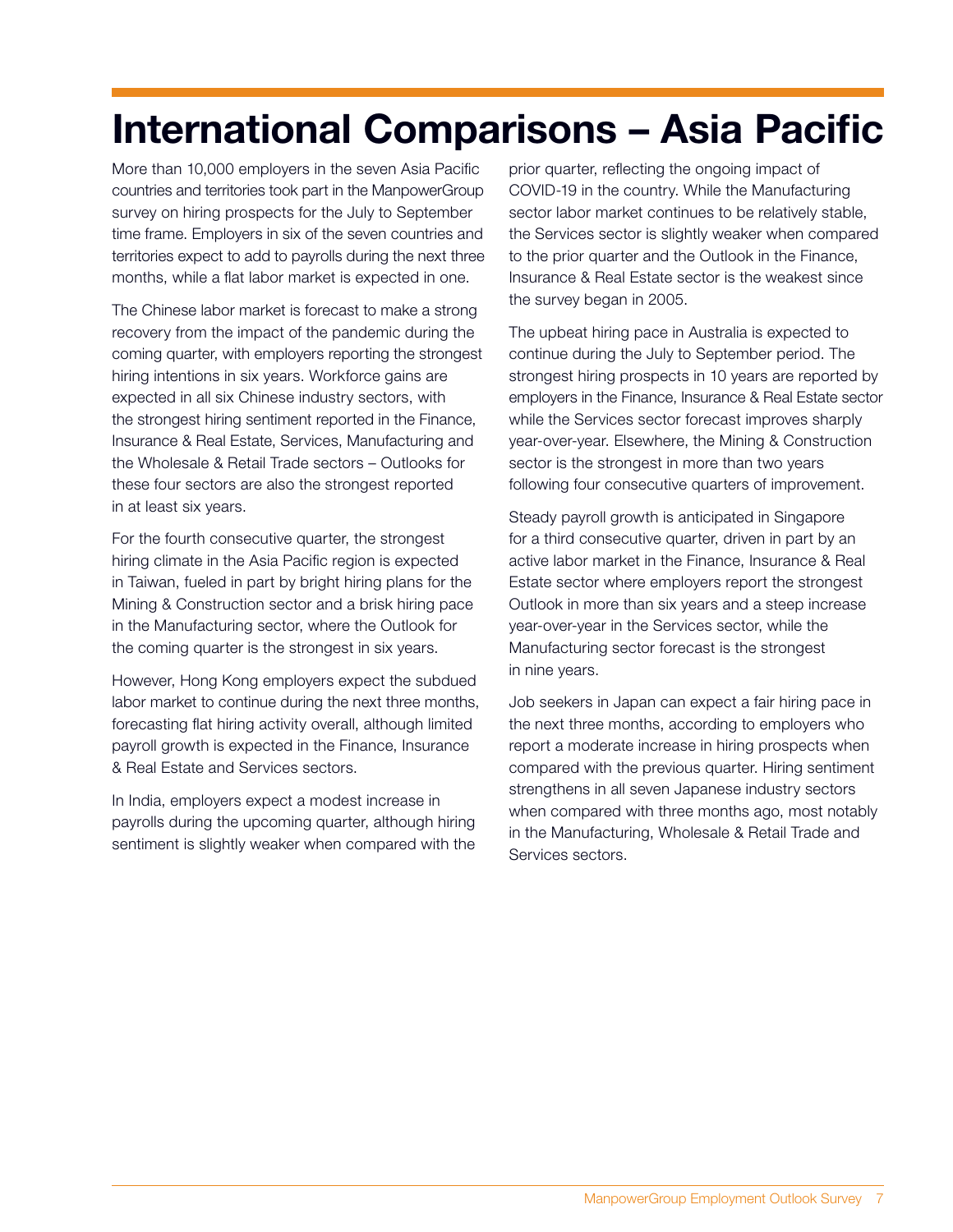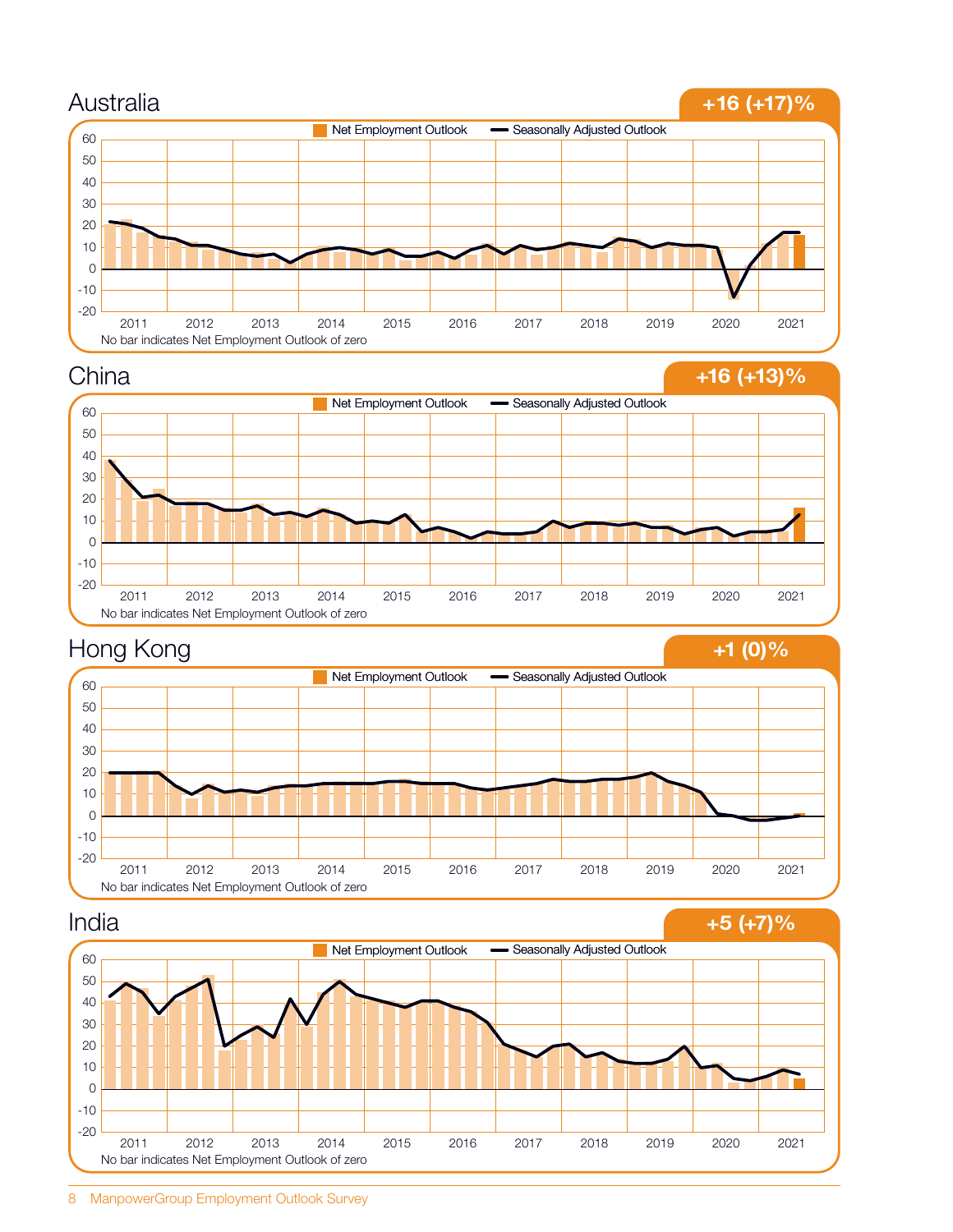







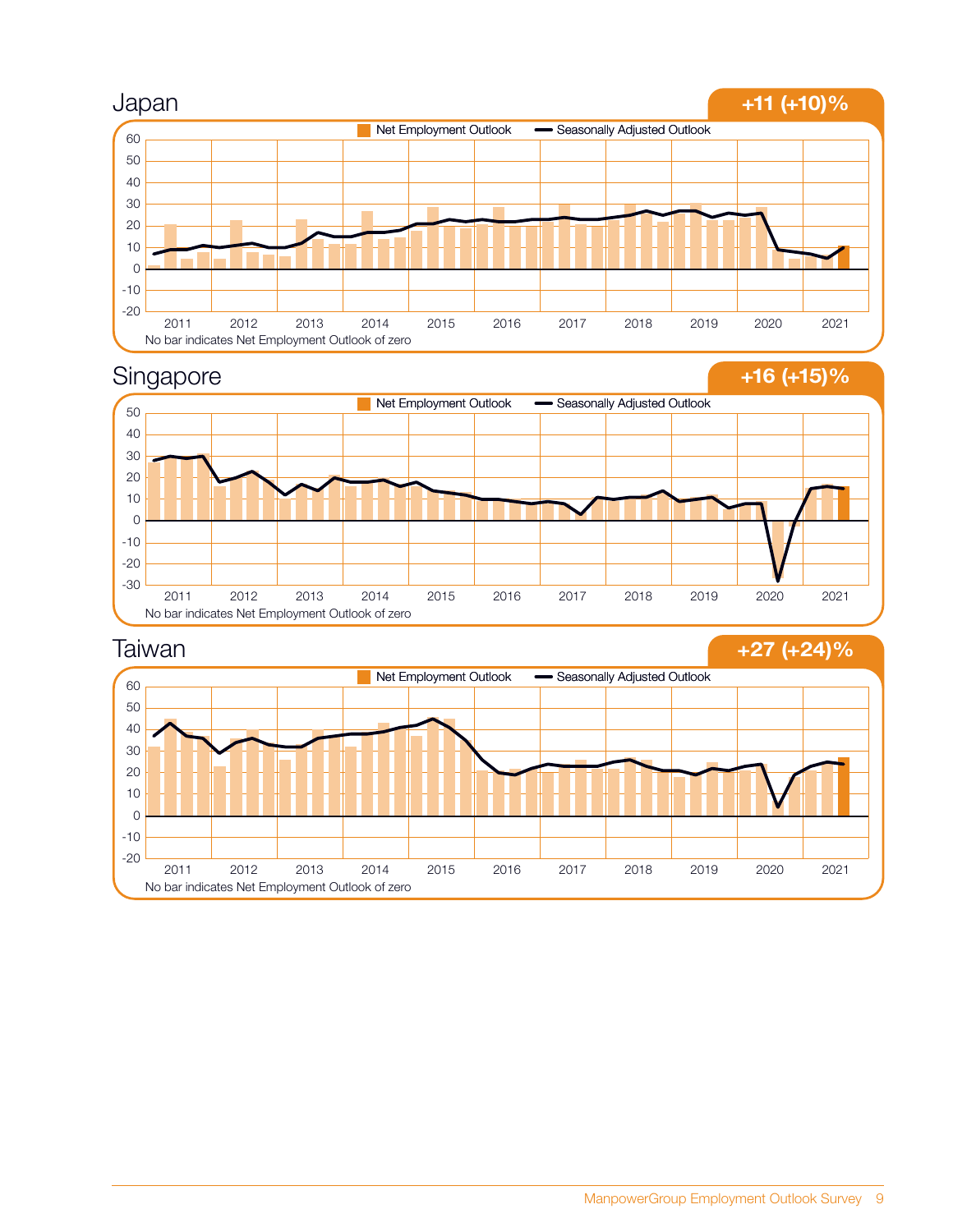## International Comparisons – EMEA

Employers in more than 17,700 businesses were surveyed in the Europe, Middle East and Africa (EMEA) region on hiring intentions for the third quarter of 2021, as part of the ManpowerGroup Employment Outlook Survey. Employers in all 26 EMEA countries surveyed anticipate payroll gains during the next three months.

An increase in payrolls is anticipated for all three of the largest Eurozone economies during the July to September period, with hiring sentiment strengthening both quarter-over-quarter and year-over-year. German employers expect a return to pre-COVID-19 levels of hiring in the upcoming quarter, driven in part by favorable hiring plans in the Finance & Business Services sector while employers in the Manufacturing sector report their strongest hiring intentions in two years.

French employers report encouraging signs for job seekers in the coming quarter, anticipating an increase in payrolls across all industry sectors and regions. A steady hiring pace is forecast by Finance & Business Services and Wholesale & Retail Trade sector employers while in the Restaurant & Hotels sector employers are cautiously optimistic for the quarter ahead. Hiring sentiment in Italy returns to the level seen before the pandemic, fueled in part by the strongest Construction sector hiring prospects since the survey began in 2003 and an upbeat hiring pace in the Wholesale & Retail sector. However, Restaurants & Hotels sector employers continue to trim payrolls, for the fifth consecutive quarter.

In the UK, employers report their strongest hiring plans since 2015, with payrolls expected to grow in eight of nine sectors and 11 of 12 regions during the upcoming quarter. Encouraging signs are reported by employers in the Finance & Business Services and Hotels & Retail sectors, while the Outlook for the Community & Social sector is the strongest in five years.

The Outlook for Spain continues to improve quarter-over-quarter as it recovers from the impact of the pandemic. The improvement is driven in part by favorable hiring plans for the Other Services sector and cautious optimism in the Finance & Business Services sector, although the slump in the Restaurants & Hotels sector is expected to continue.

Hiring sentiment in Belgium returns to pre-pandemic levels for the coming quarter with considerable year-over-year improvements in all seven industry sectors and steady hiring plans in the Finance & Business Services and Other Services sectors. Employers in the Manufacturing and Other Production sectors anticipate their strongest hiring climate since 2009. In the Netherlands, employers report a cautiously optimistic Outlook as the recovery from the pandemic continues, with job gains expected in all seven industry sectors, most notably for the Finance & Business Services and Other Services sectors.

In Norway, employers anticipate respectable workforce gains during the July to September period, with hiring prospects for the Finance & Business Services sector at their strongest in more than eight years and an upbeat forecast in the Other Production sector. However, hiring sentiment in the Restaurants & Hotels sector remains gloomy. The Outlook for Sweden is the strongest reported in two years, reflecting a healthy hiring pace in the Finance & Business Services sector and positive hiring plans for the Wholesale & Retail Trade sector.

The Polish labor market is expected to hold steady in the third quarter of 2021, with payroll gains anticipated in six of seven industry sectors. Hiring activity will likely be strongest in the Construction and Manufacturing sectors, while Restaurants & Hotels sector employers expect the strongest hiring pace in three years.

The strongest hiring prospects across the EMEA region as a whole are reported in Greece and Ireland. Greek employers anticipate an upbeat hiring climate in the next three months, based on solid hiring plans for the Construction, Finance & Business Services and Manufacturing sectors. In Ireland, hiring prospects are the strongest reported since 2007, buoyed in part by a brisk hiring pace in the Construction and Pharmaceuticals sectors.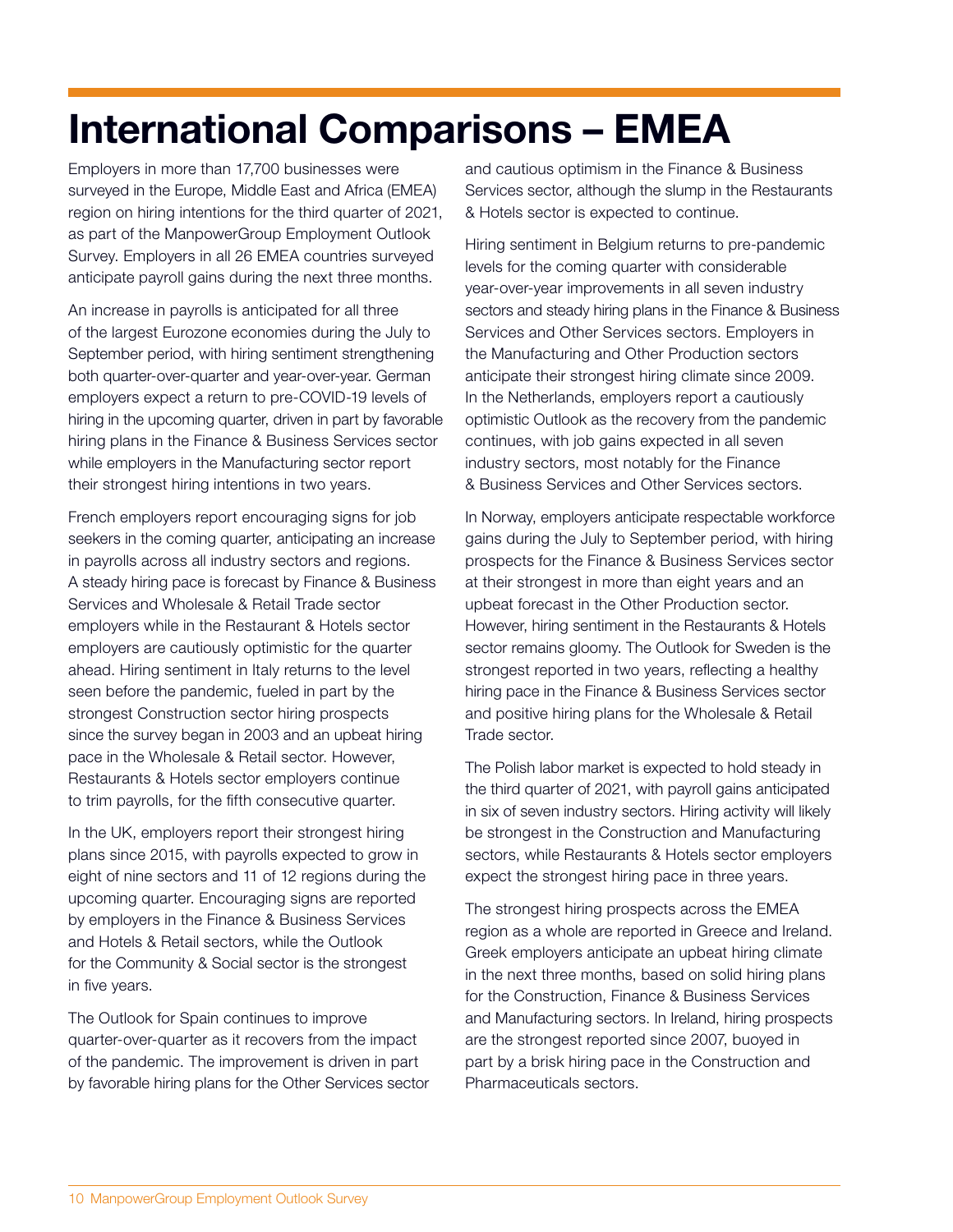





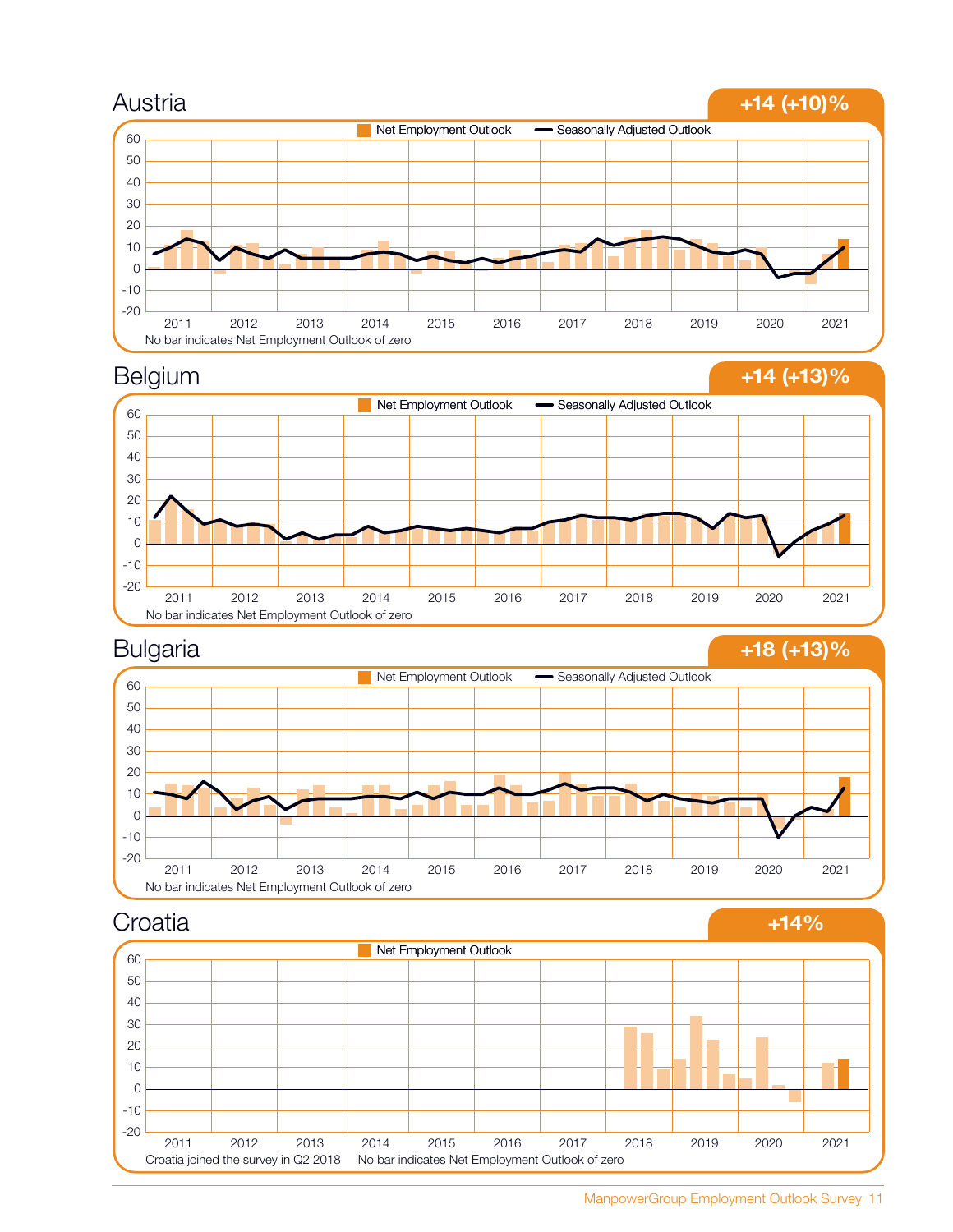

12 ManpowerGroup Employment Outlook Survey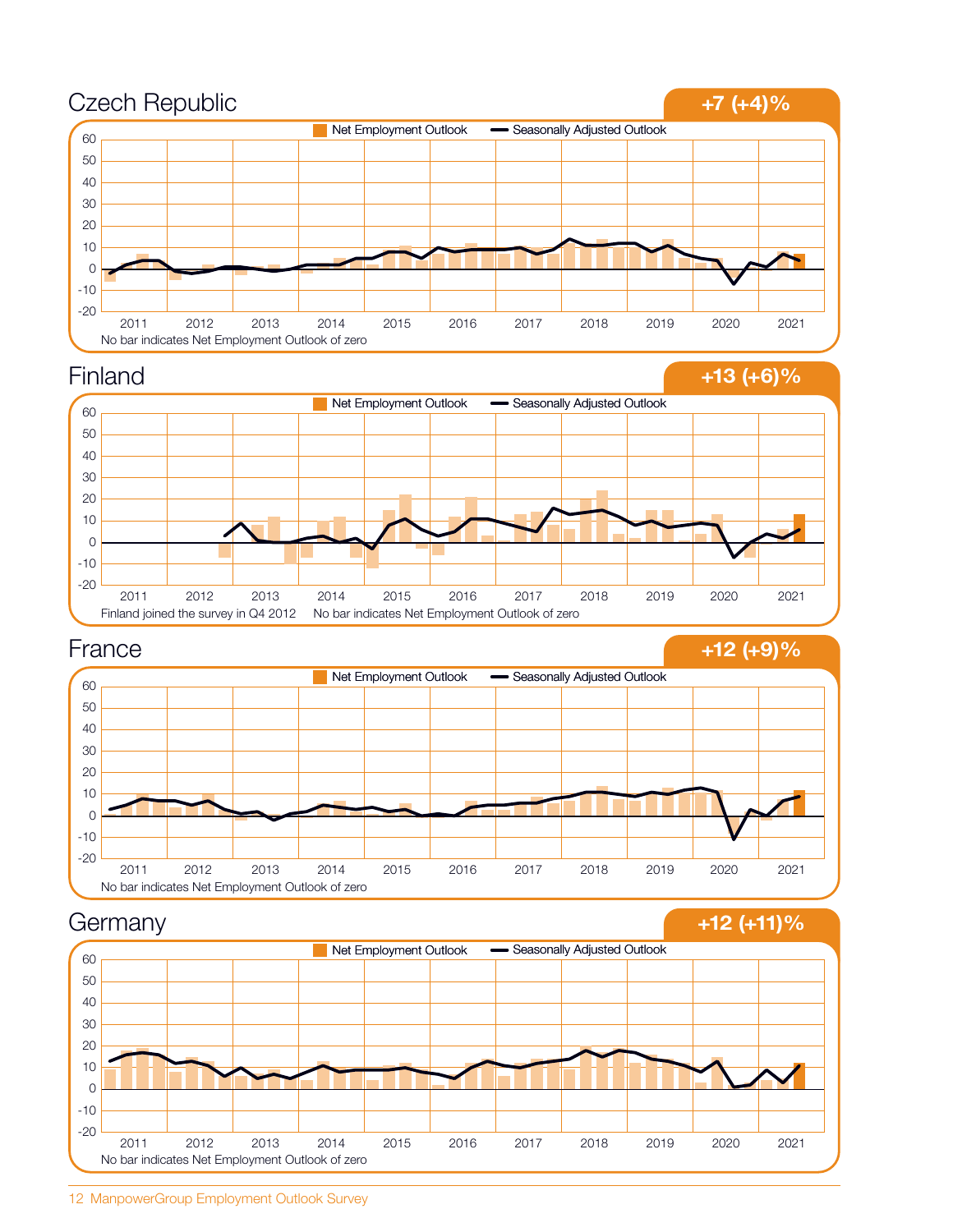











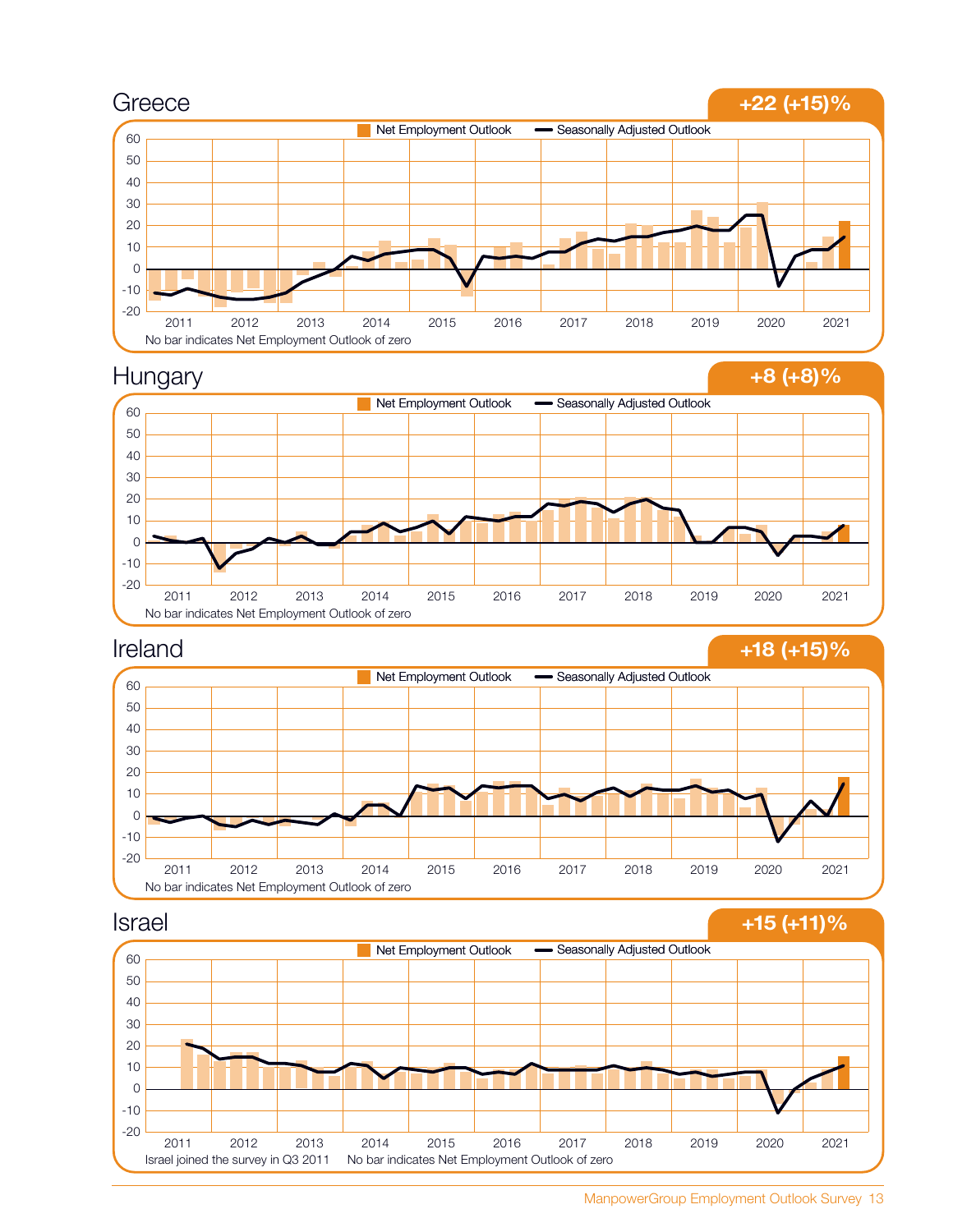

14 ManpowerGroup Employment Outlook Survey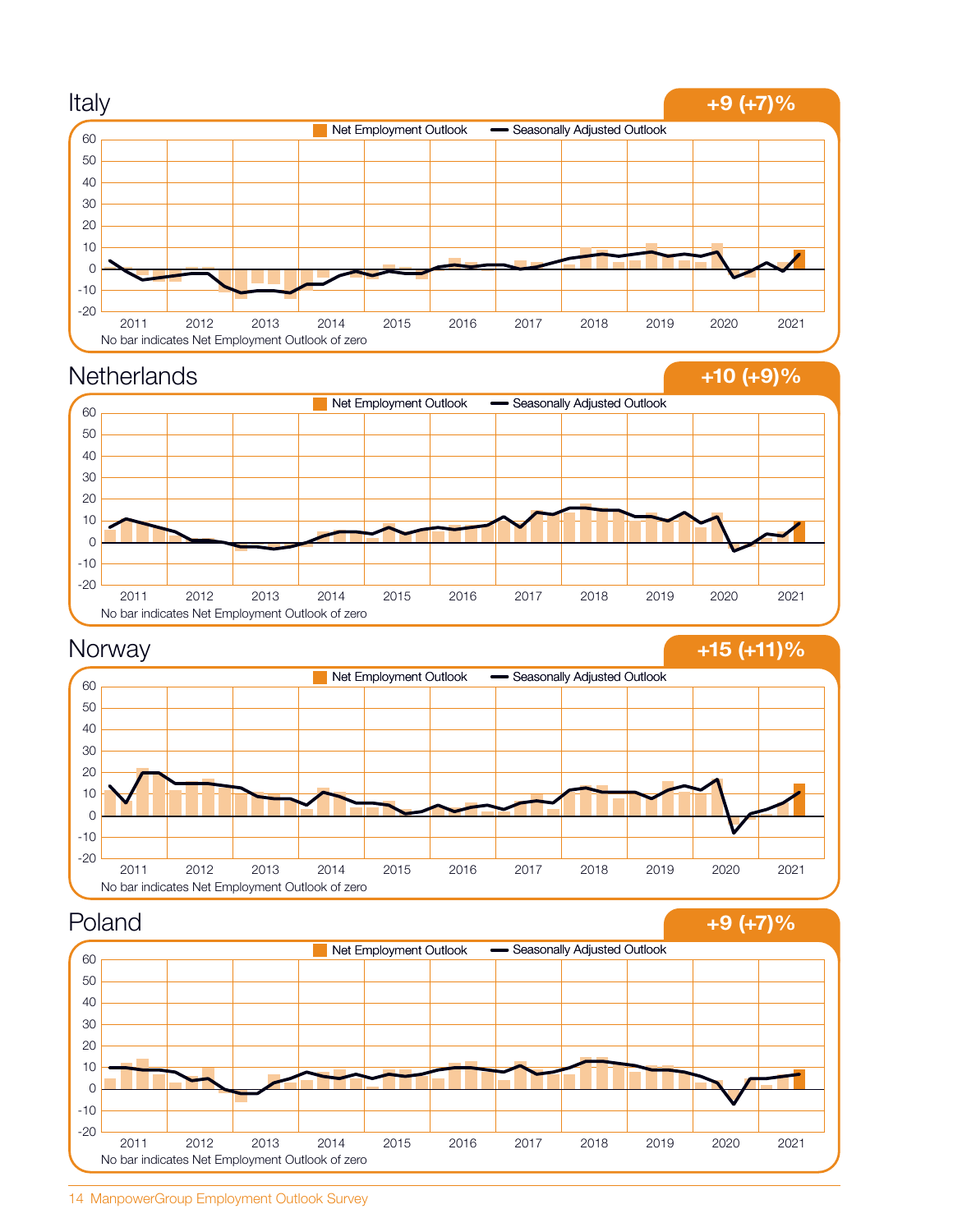







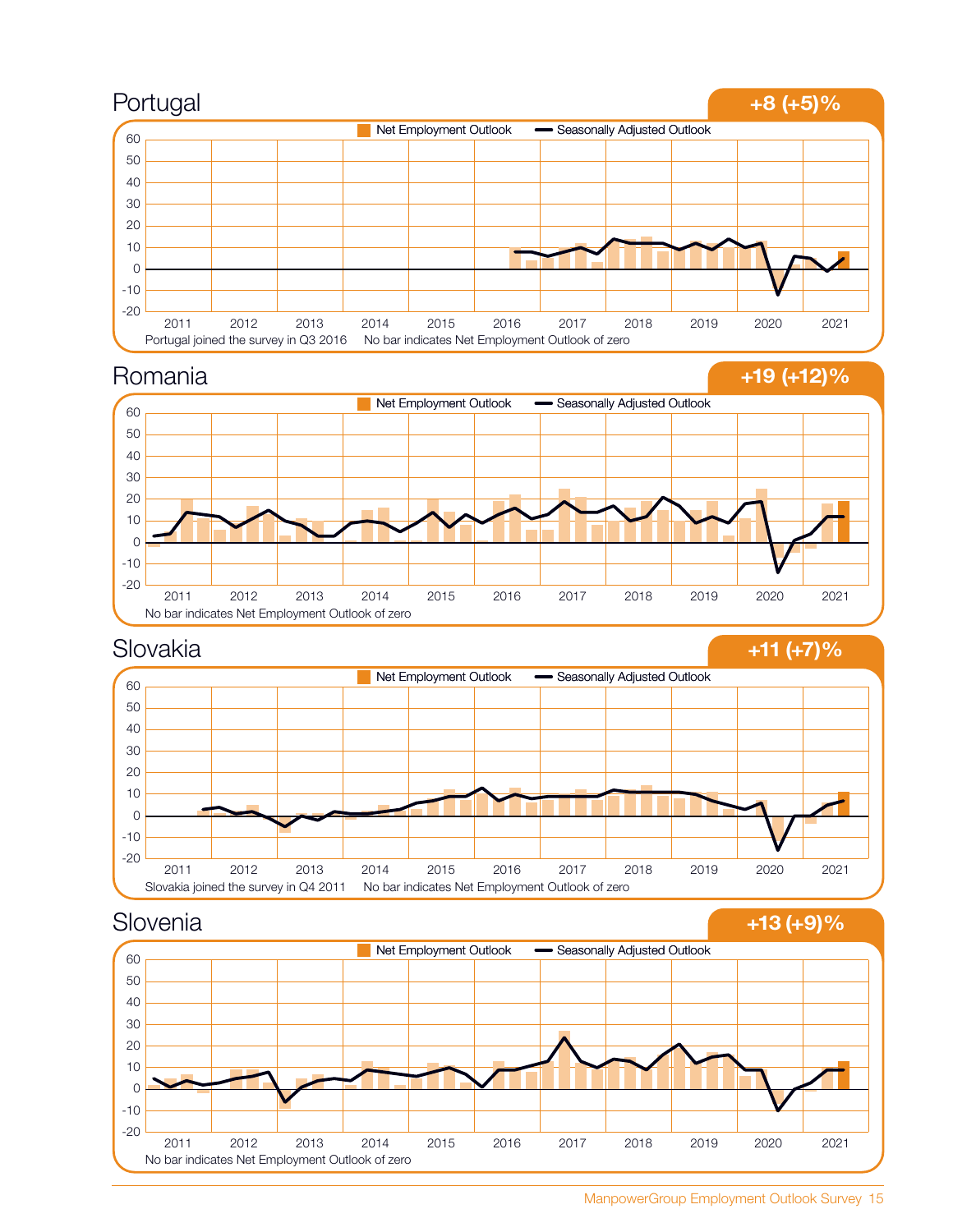

<sup>16</sup> ManpowerGroup Employment Outlook Survey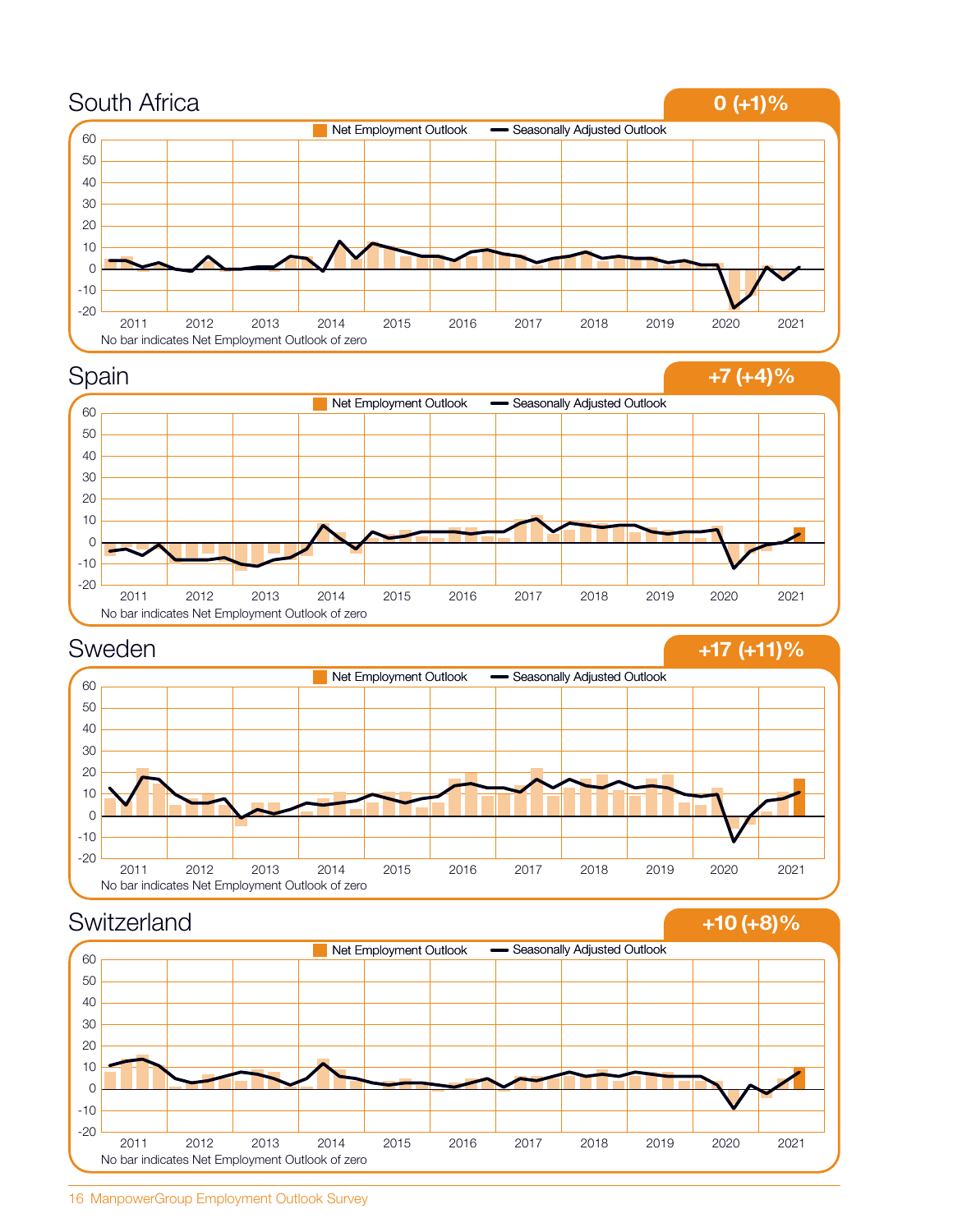